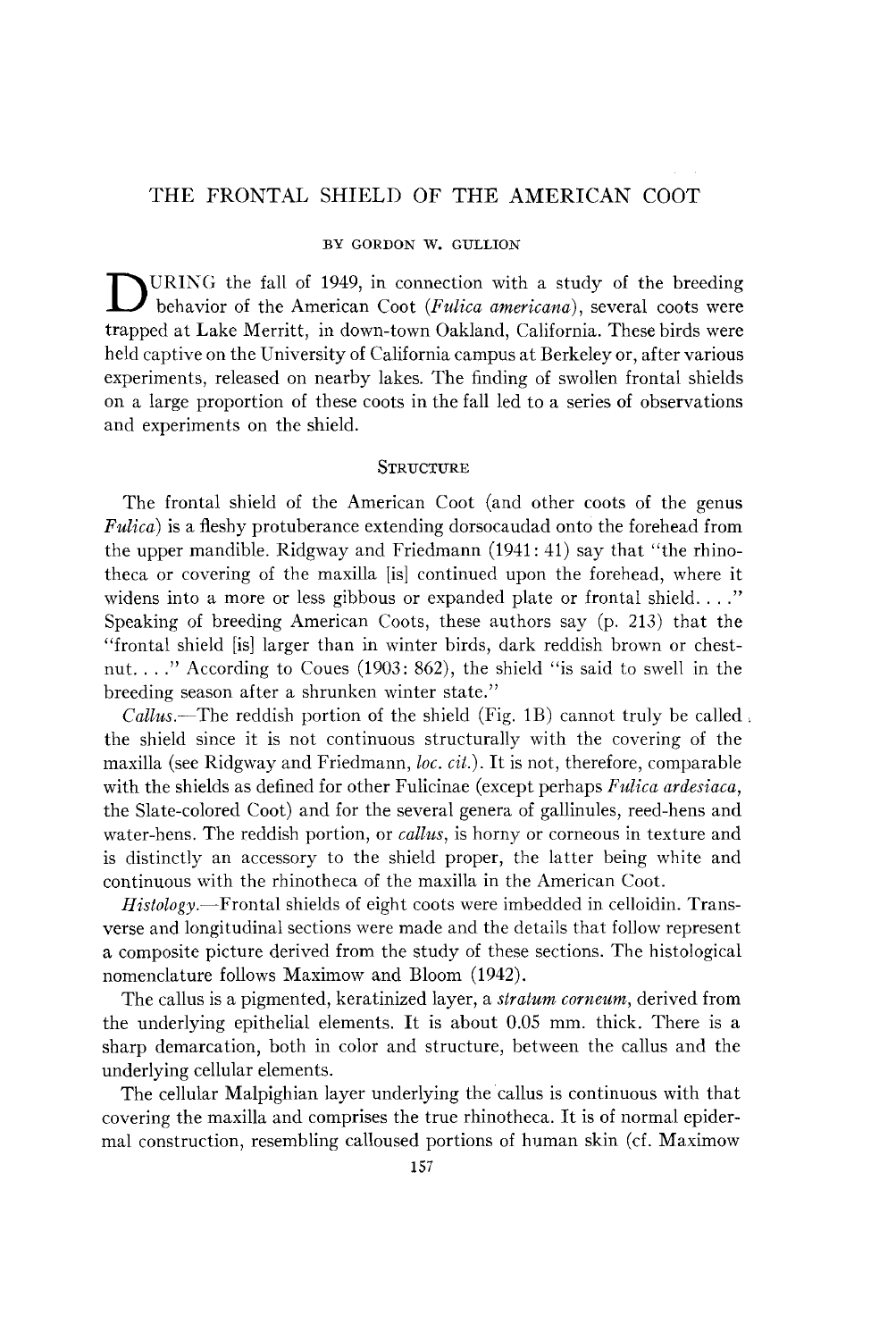**and Bloom, 1942: 337) and ranges from 0.085 to 0.141 mm. in thickness. The cells of the Malpighian layer, all of which are nucleated, are flat toward the surface but become more polyhedral towards the middle of the layer. These cells are connected to one another by distinct intercellular bridges. The innermost cells, which are densely packed, narrow, and columnar, are consistently and conspicuously vacuolated beneath the callus, but not vacuolated where the callus is not overlying. Dermal papillae containing both blood vessels and nerve fibers penetrate the germinal layer at regular intervals (about 0.05 mm. apart).** 

**The dermis or corium is composed of very thick and dense connective tissue fibers and is, apparently, elastic in nature (hence accounting for the yellowish cast apparent in coot shields). Between these heavy fibers are masses of cells which serve to enlarge or flatten the shield. Data not presented here indicate that these may be chondrocytes. Towards the posterior end of the shield, the dermis is penetrated by bundles of smooth muscle and anteriorly the dense connective tissue is without the cellular aggregations responsible for variation in size.** 

**Under the dermis is a layer of fine but dense connective tissue fibers, the periosteum, which is attached to and closely envelops the maxilla.** 

Size.—The shield (plus callus) varies in size, depending upon the physio**logical state of the bird. The swelling of the shield is the result of extensive vacuolation of the masses of cells between the heavy fibers of the dermis. The vacuolation commences close to the periosteum and progresses peripherally until distended cells immediately underlie the Malpighian layer.** 

**The shield increases not only in thickness but also in length and breadth (Figs. 1C and ID). Fresh growth of the callus is evidenced by growth posteriorly and laterally (Fig. IB). The flat shield of non-breeding coots (Fig. IA) is about 2.1 mm. thick, 4 to 8 mm. wide, and 4 to 10 mm. long. In breeding coots the swollen shield and callus (Fig. IE) may be over 3.6 mm. thick, as much as 14 mm. wide, and up to 17 mm. long.** 

### **DEVELOPMENT**

**Observations in the field and on the flock of captive birds have revealed certain basic facts about the development of the frontal shield in adult coots.** 

**First, enlargement of the shield is closely associated with breeding activity. All breeding birds have a large shield, and furthermore, single, non-resident birds show a marked increase in shield-size on the wintering grounds in the one or two weeks prior to departure for their breeding grounds.** 

**Second, birds permanently paired and defending territory throughout the year, whether resident or migrant, retain the enlarged shield as long as they remain paired and on territory. (For a more complete discussion of coot territorial behavior, see Gullion, 1950: 41-72).**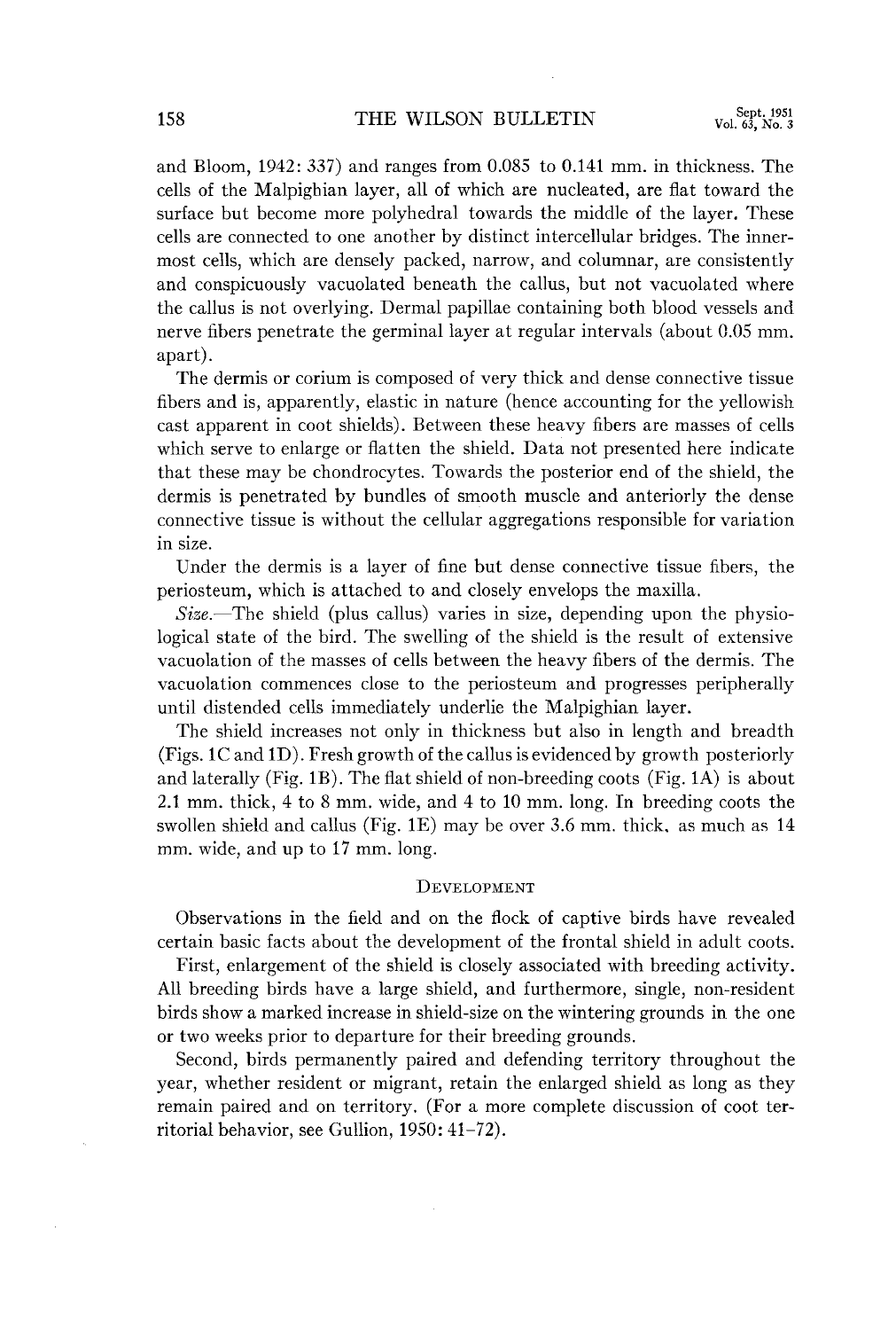

Fig. 1. Photographs of shield conditions in the American Coot. A. A flat shield,  $9$  T97; B. New callus growth as it appeared 10 days after a testosterone implant, 979; the shiny portion laterally and posteriorly represents the new growth; C.  $\sigma$ <sup>652</sup> on the day of a testosterone implant, possessing a semi-swollen shield; D. 3<sup>652</sup> 16 days after C was taken, and **7 days after attaining its full shield-growth; E. A naturally developed swollen shield on a**  dominant coot ( $\sigma$ T94) at the peak of breeding activity; F. The same bird as E showing the **final subsidence of the shield about 2 months following the failure to establish territory and to breed.**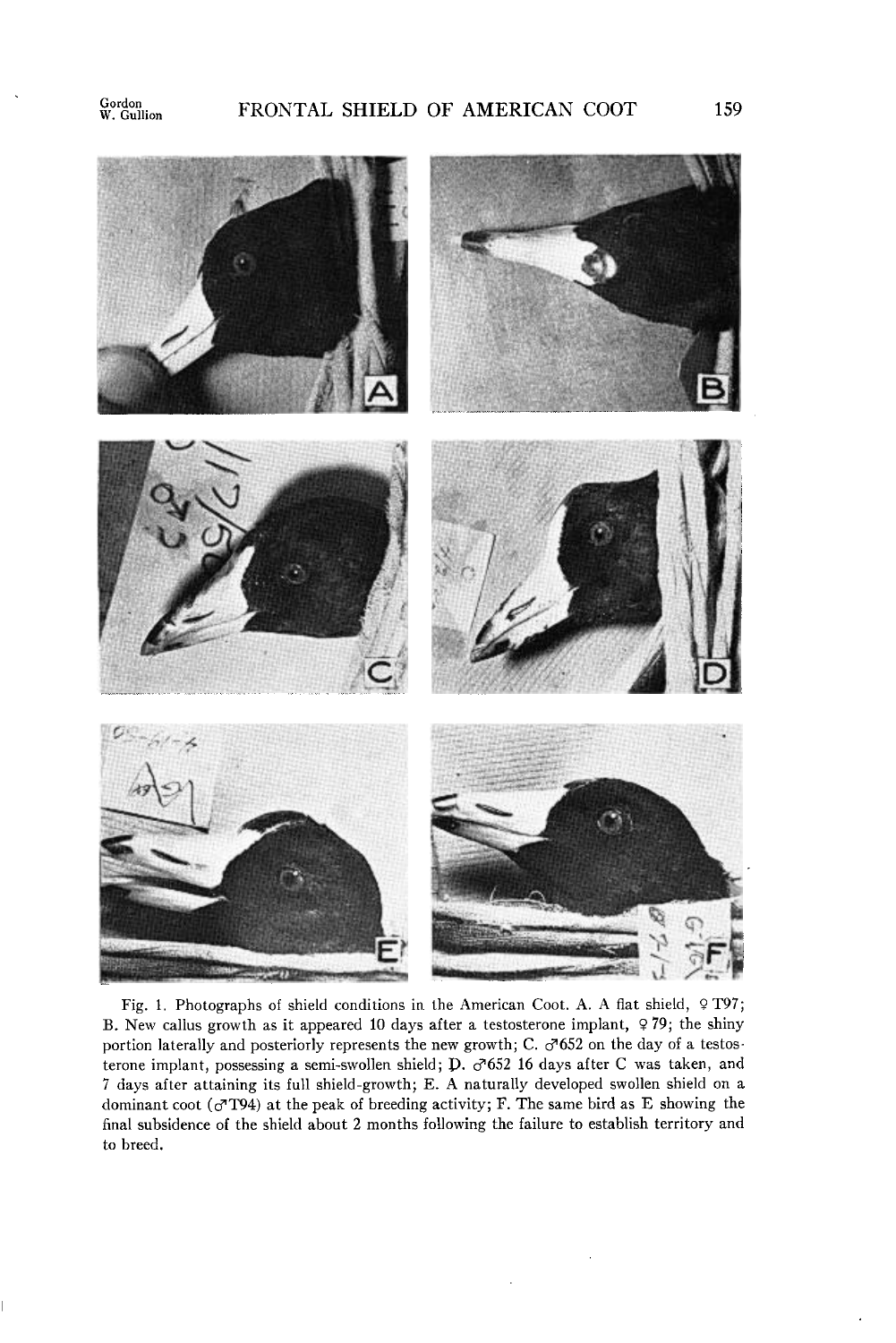**Third, loss of territory and the reduction of breeding activity result in a decrease in shield-size and eventual regression to the flat shield characteristic of immatures in mid-winter.** 

**Natural Control.-Perhaps the best illustration of shield-growth is that pro**vided by the data on birds  $(4\sigma \sigma, 4\varphi \varphi)$  held in captivity (Fig. 2B). Birds **in the flit condition (F, Fig. 1A) in mid-January progressed to the semi-swollen condition (SS, Fig. 1C) by early February and to the final swollen condition (S, Figs. 1D and 1E) by early March. I considered a shield flat when it was concave, semi-swollen when it was smooth, and swollen when a convexity was apparent. By March 4, a nest had been constructed and territorial behavior had begun. One captive female ( 9 TOO) displayed frequently and the approach of the breeding season was generally apparent. As in wild populations, courtship and territorial activity reached a frenzied peak in early April, and the shields of the captive coots were at their maximal size. Constant disturbance, plus crowding and lack of suitable habitat, however, precluded actual nesting. Breeding behavior then tapered off and was no longer evident after about May 12. Subsidence of breeding activity resulted in a decrease in shield-size (Figs. 1E and 1F).** 

**That shield-growth precedes migration was indicated by observations in**  Berkeley's Aquatic Park, a salt-water impoundment on the Alameda County **waterfront. No territorial or paired birds were present among the 100 to 110 coots wintering there during 1949-1950, and all shields were flat. By March 10, about one-half of the birds present were showing marked ihield-enlargement and by March 24 the population had correspondingly decreased by about one-half. Most birds with swollen shields had departed, only three or four birds with swollen shields remaining behind. Of the 43 coots remaining on March 24, only four or five had flat shields, the shields of the others mostly being semi-swollen or a little further enlarged. Sixteen coots remained on March 29, all with either flat or slightly swollen shields. Seven were present on April 12, all with semi-swollen shields. All had departed by April 21.** 

**Decrease in shield-size accompanying loss of territory was demonstrated by seven November-trapped Lake Merritt coots, selected for their swollen shields, and released on Lake Temescal, in the northeastern part of Oakland, in mid-December. By early February not one of the four surviving birds possessed a swollen shield, and not one was engaged in territorial activity. On the other hand, three pairs of territorial birds showed no regression through the winter and several captive birds were beginning to show gradual swelling in winter. Furthermore, migrant, paired coots at Lake Merritt, sporadically defending territories through the winter, also had enlarged shields throughout the nonbreeding season. By March 26, the four transplanted birds were beginning to show shield-growth. By mid-April, two of the males had fully enlarged shields and were paired and on territory.**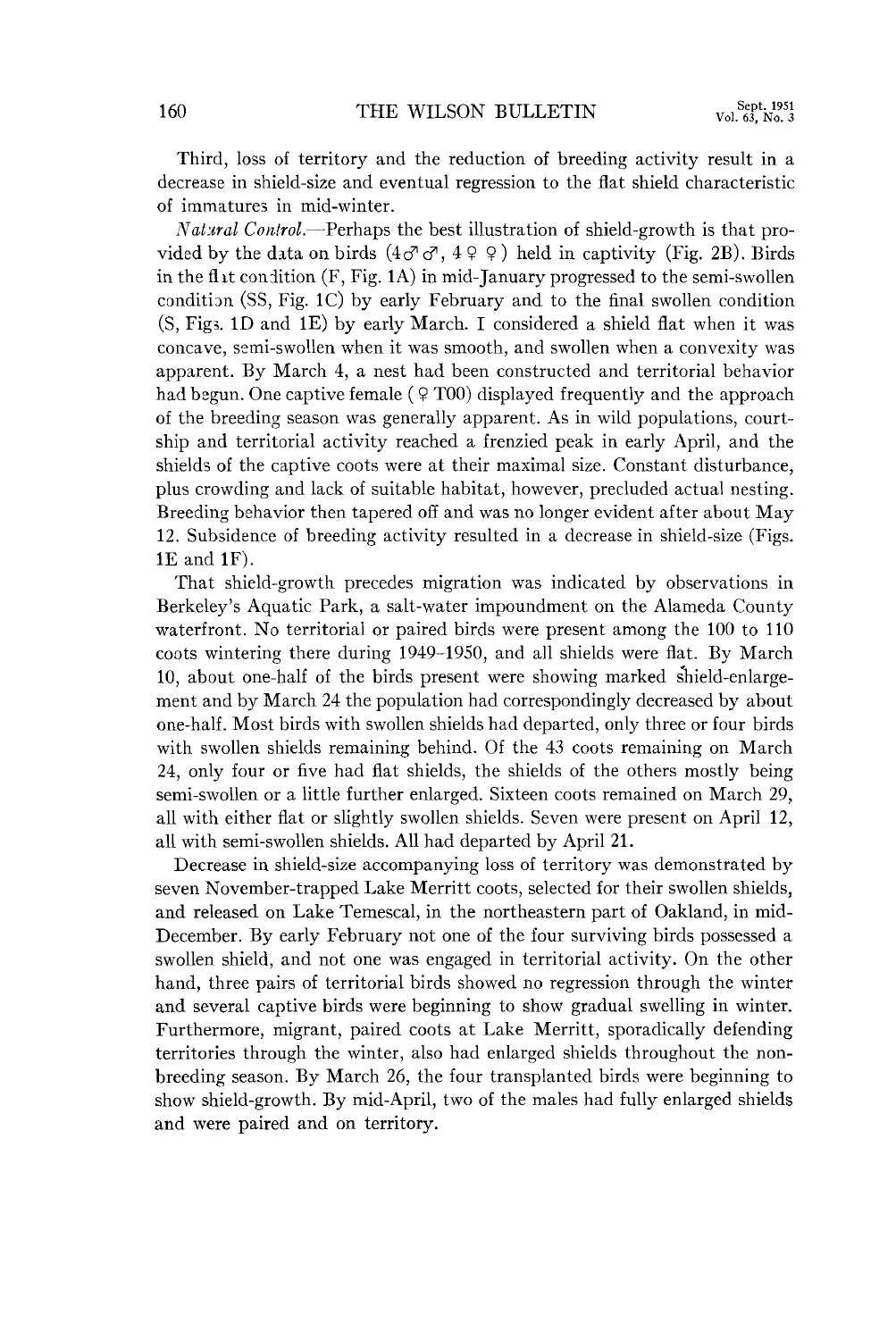**Gordon** 

**Subsidence of shield-size following cessation of breeding activity, as described above for the captive flock, has not been adequately observed in the field.** 

**Experimental Control.—Between late January and the first of July, 1950, a** series of sex hormone implants were made in seven birds  $(3\sigma \sigma, 49.9)$ . The **hormones, testosterone and estradiol, were implanted subcutaneously as pellets weighing about one milligram each. Figure 2A gives the individual records of each experimental coot.** 

**Testosterone implants in both sexes, with one exception, resulted in a rapid**  growth of the frontal shield (Figs. 1C and 1D; and birds  $\sigma$ T96,  $\sigma$ 652,  $\sigma$ 654, **9 6.53 in Fig. 2A). Maximum shield-size, once attained, remained constant so long as the hormone pellet was present, and in one case it persisted for at least one month after the pellet was removed. The one exception to this rapid growth**  was  $979$ . A testosterone pellet implanted immediately following the removal **of an estradiol pellet from this bird failed to induce shield-growth. However,, another testosterone implant, made 54 days later, resulted in the usual rapid growth (Fig. 1B).** 

**The results of the estrogen implants were not as spectacular as those of testosterone, nor were they in any way conclusive. The failure of two estrogenimplanted females to develop larger shields during the time that most of the control birds were doing so, suggests an inhibitory effect. However, one of these birds (9 77) began to show some increase in shield-size about forty days after**  the implant, and a female  $(981)$  with a naturally swollen shield, after receiving **an estradiol implant, failed to show any evidence of regression for at least 49 days after the implant.** 

**On the other hand, estradiol implants in two birds previously treated with**  testosterone resulted in abrupt decreases in shield-size. The shield of  $\sigma$ T96 **commenced immediately to recede from its maximum development at a sur**prising rate (Fig. 2A). The shield of  $\varphi$  653 failed to respond for about twelve **days, then receded at a rate comparable with that of the male.** 

Eight coots  $(4\sigma^2 \sigma^2, 4\circ \sigma^2)$  being held for other purposes under the same **conditions and as part of the same flock were used as controls in these experiments. These are the same captive birds discussed earlier. Their shield-growths are shown in Figure 2B.** 

Gonad Activity.-Microscopic examination of testes revealed a direct cor**relation between state of gonadal activity and shield-size. Males with enlarged shields, killed in mid-winter, were found to have an extensive proliferation of the testicular interstitial cells. A great deal of spermial debris was present within the tubules of several birds. No spermatogenesis was evident.** 

**Non-breeding males killed during the breeding season all possessed more or less enlarged shields, but in none was the shield greatly enlarged. Correlated with this was a general proliferation of the interstitial cells and a certain amount of spermatogenesis, although not as much as was expected for that season. Unfortunately, no breeding birds could be obtained for examination.**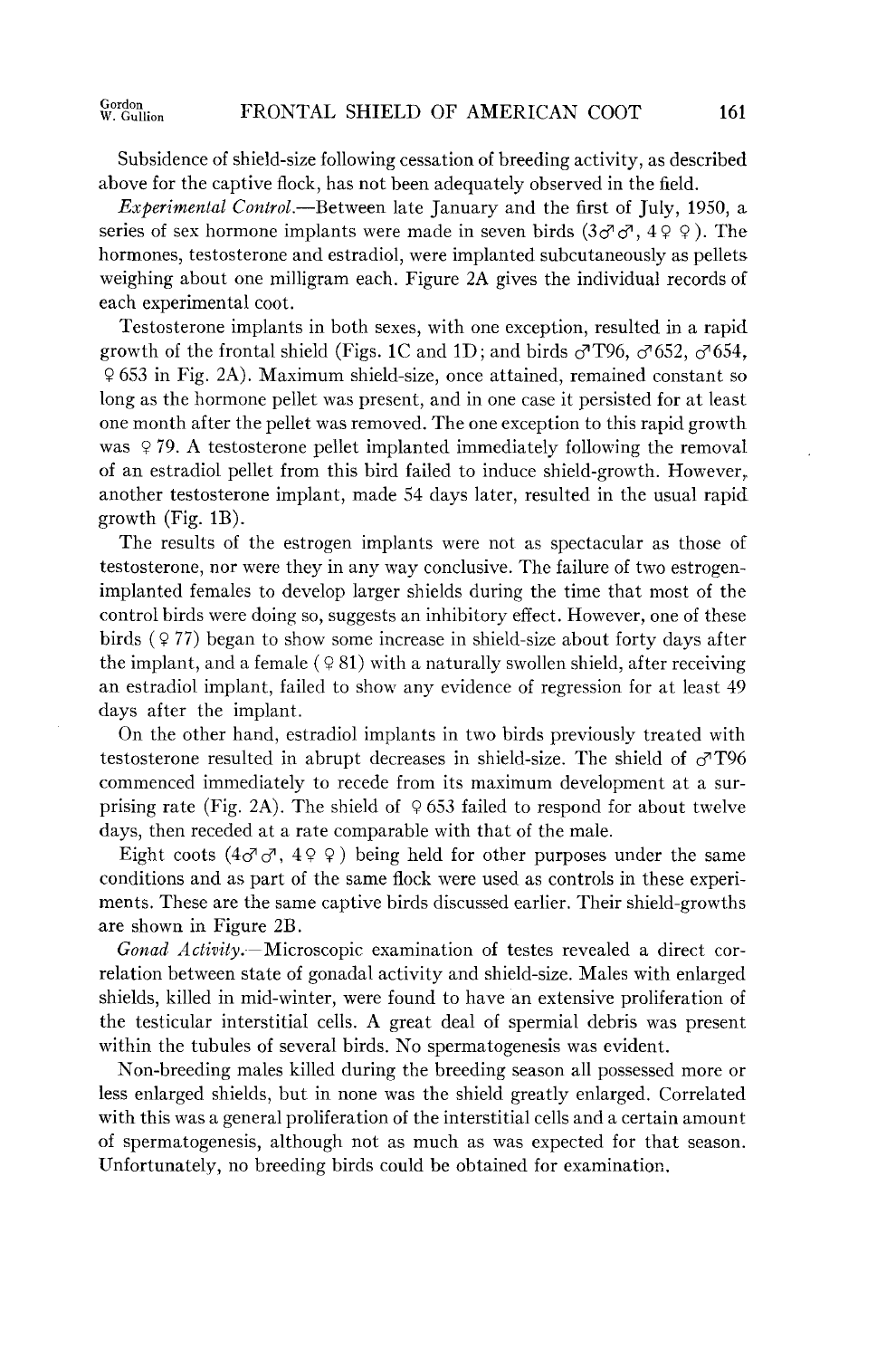



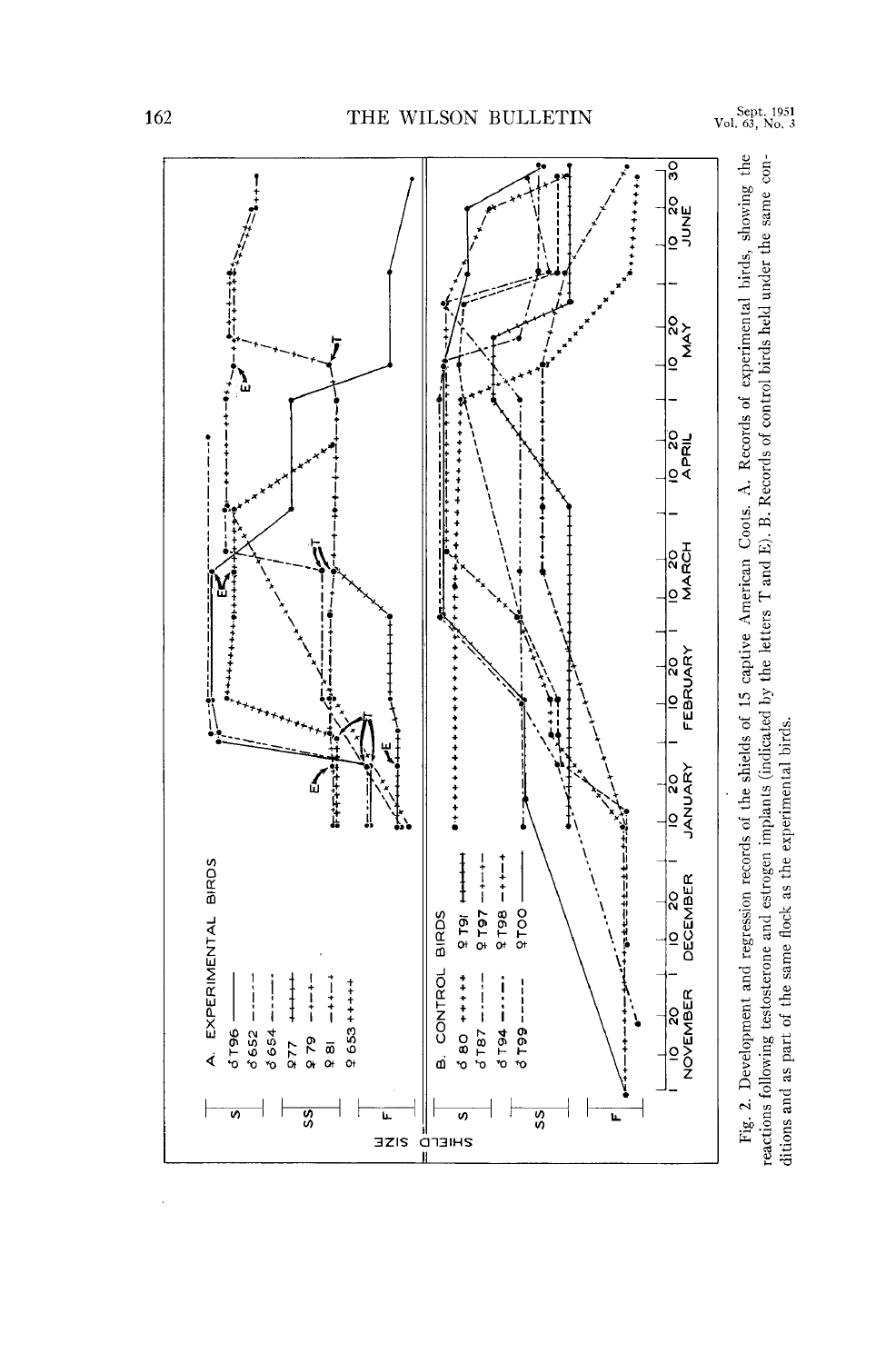**The testes of males with flat shields showed no proliferation of interstitial cells and no evidence of spermial debris. The tubules were filled with large but inactive gonial cells.** 

**In several females examined, no correlation could be detected between follicle size or general ovarian activity and the size of the shield.** 

## **FUNCTION OP THE SHIELD**

Displays.--Observations have shown that the frontal shield functions in **aggressive territorial displays of the American Coot, as discussed in detail elsewhere (Gullion, 1950: 13-27). The enlarged shield is normally prominent and birds engaging in anti-social displays erect the neck feathers behind the shield, forming a black background which further emphasizes the shield-size..** 

**Recognition.-It is believed that paired birds are able to recognize their mates by the shape of the callus. I have recognized fifteen distinct callus patterns among the 130 coots handled in the course of this breeding behavior study (cf. Gullion, 1950: 33, Fig. 12) and there is so much individual variation among the general types that no two birds have identically the same callus-shape. In small populations an observer can identify reliably any bird at close range, on the basis of its callus-shape.** 

**I have several times observed that, during pitched battles, a bird coming to the aid of its mate mistakenly attacks its mate. The attack continues until the mate turns about, thus revealing its callus. I also have observed that paired**  birds, defending the same territory, after being out of one another's sight for **a little while, will often converge in a typically aggressive display until close enough to recognize one another, apparently by callus-shape, whereupon the aggressive display is replaced by a social courtship display.** 

**Dominance.-Birds with enlarged shields maintain a dominance over coots without them, even though direct aggressive activity may be negligible. Since enlarged shields indicate either active or impending territorialism, birds lacking the swollen shields usually give wide berth to those with swollen shields, even though the latter may not be engaged in any display.** 

**In connection with the hormone experiments discussed above, it was found that both males and females climbed from a low rank in the peck-order to dominance over their respective sexes at the same rate as their shields increased**  following a testosterone implant, thus agreeing with Allee's (1942: 160) con**clusions on the effect of testosterone on dominance in birds. Furthermore, it was found that birds with artificially enlarged shields, when released in a wild population, obtained a distinct but momentary dominance over flat-shielded resident coots. However, these birds were unable to hold their dominant position. This is illustrated by the following experiment.** 

Two dominant males with testosterone implants and enlarged shields ( $\sigma$ <sup>652</sup>, **86.54) were released in territorial areas at Lake Temescal. Despite their ag-**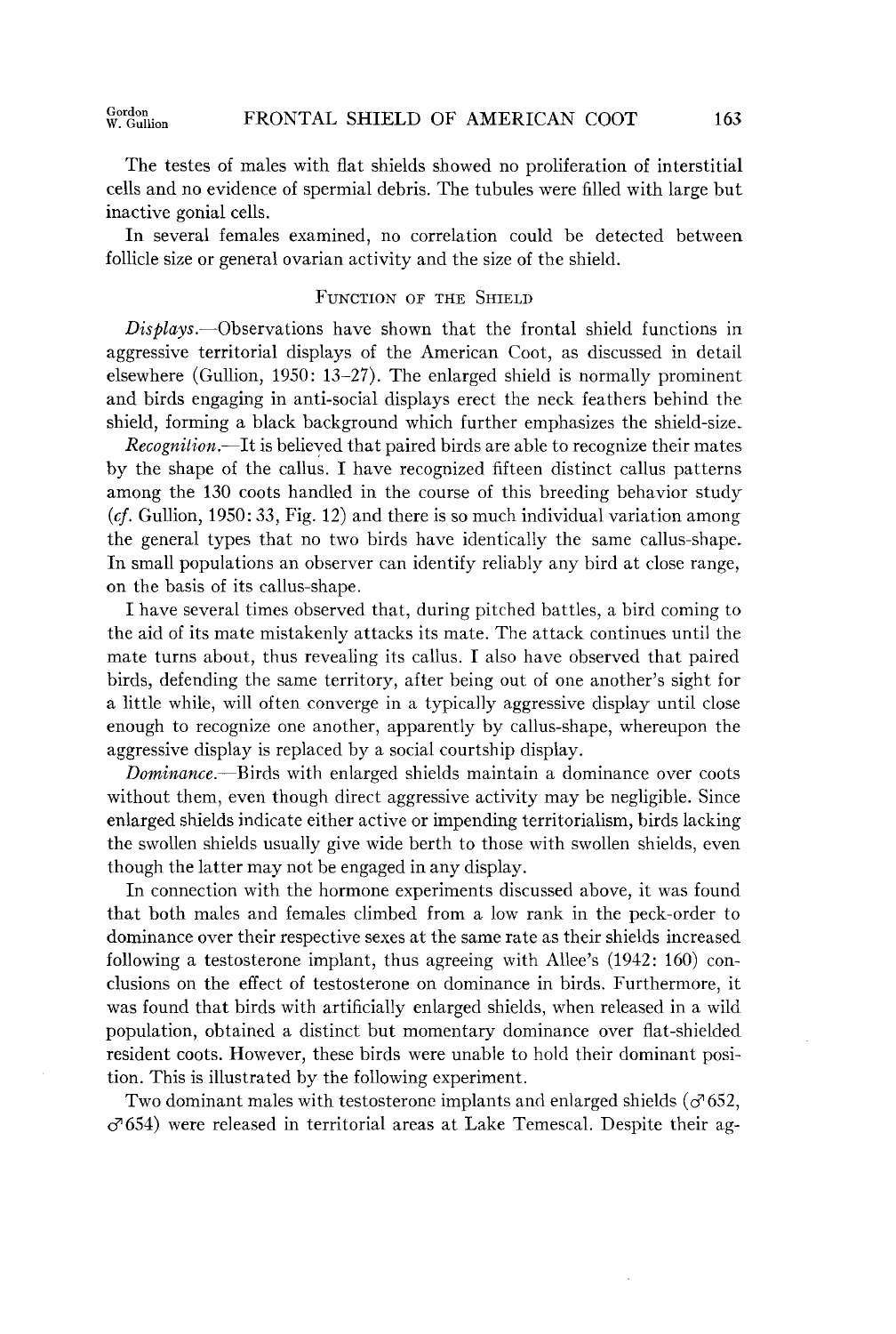**gressiveness and dominance in the captive flock, they were at the mercy of the resident territorial birds. Even after fleeing from territorial areas, they were subjected to relentless attack and pursuit by non-territorial birds, something**  that was not experienced by a bird  $(9653)$  released with a red painted bill.

It seems probable that shield-size serves initially to indicate a bird's social **attitude to nearby coots, the swollen shield being indicative of an aggressive attitude. But shield-size alone is not sufficient: it must be supplemented by a pugnacious disposition and probably by a familiarity with home grounds. Although resident coots shied away momentarily, allowing the big-shielded newcomers an initial dominance, once it was realized that shield-size was not supported by an aggressive attitude, the residents turned upon the newcomers and drove them from the more heavily used parts of the lake.** 

#### **DISCUSSION**

**The exact substance leading to shield development is not known, but experiments with testosterone show that in both sexes the shield can be changed from the flat to the swollen condition, and behavior from the mild gregariousness of mid-winter to a highly pugnacious attitude in less than 10 days. It seems probable that a pituitary hormone, perhaps a gonadotropin, maintains an overall control upon shield-size, territorial behavior, gonad activity and migration, since all these functions may operate simultaneously.** 

**It is of interest in this regard that the shields of breeding females are as large as those of males. Also, it was found that certain very old (to eleven years) banded migrant birds develop and retain through the winter knobbed, much enlarged shields although the birds may not be engaged in any territorial activity.** 

**The ease with which the callus is altered in the North American Coot (F. a. americana) suggests that its development on this continent may represent an intermediate evolutionary stage between the non-callused shield of F. curibeu**  and the callused shield of F. ardesiaca. At least four American Coots have been **handled that had very rudimentary calli. One, in fact, had only a reddish spot on an otherwise white frontal shield.** 

Taxonomic Usefulness.—Ridgway and Friedmann (1941: 207) use callussize in separating the race  $F.$  a. americana from  $F.$  a. grenadensis (Grenada American Coot) and F. a. columbiana (Colombian American Coot). For F. a. **americana a maximum callus-length of 13 mm. is given while the second and third races are both stated to have calli 14 mm. or longer.** 

**In contradiction, two experimental birds have exceeded this maximum**   $(\sigma T96-12 \times 15 \text{ mm.}; \sigma 654-14 \times 17 \text{ mm.})$  as has one of the control birds  $(\sigma T94-12 \times 15 \text{ mm.})$ . Bird  $\sigma$ 654, with the largest callus, still maintained **its callus-size one month after the pellet was removed (68 days after reaching its extreme size), and coots have been seen at Lake Merritt with naturally**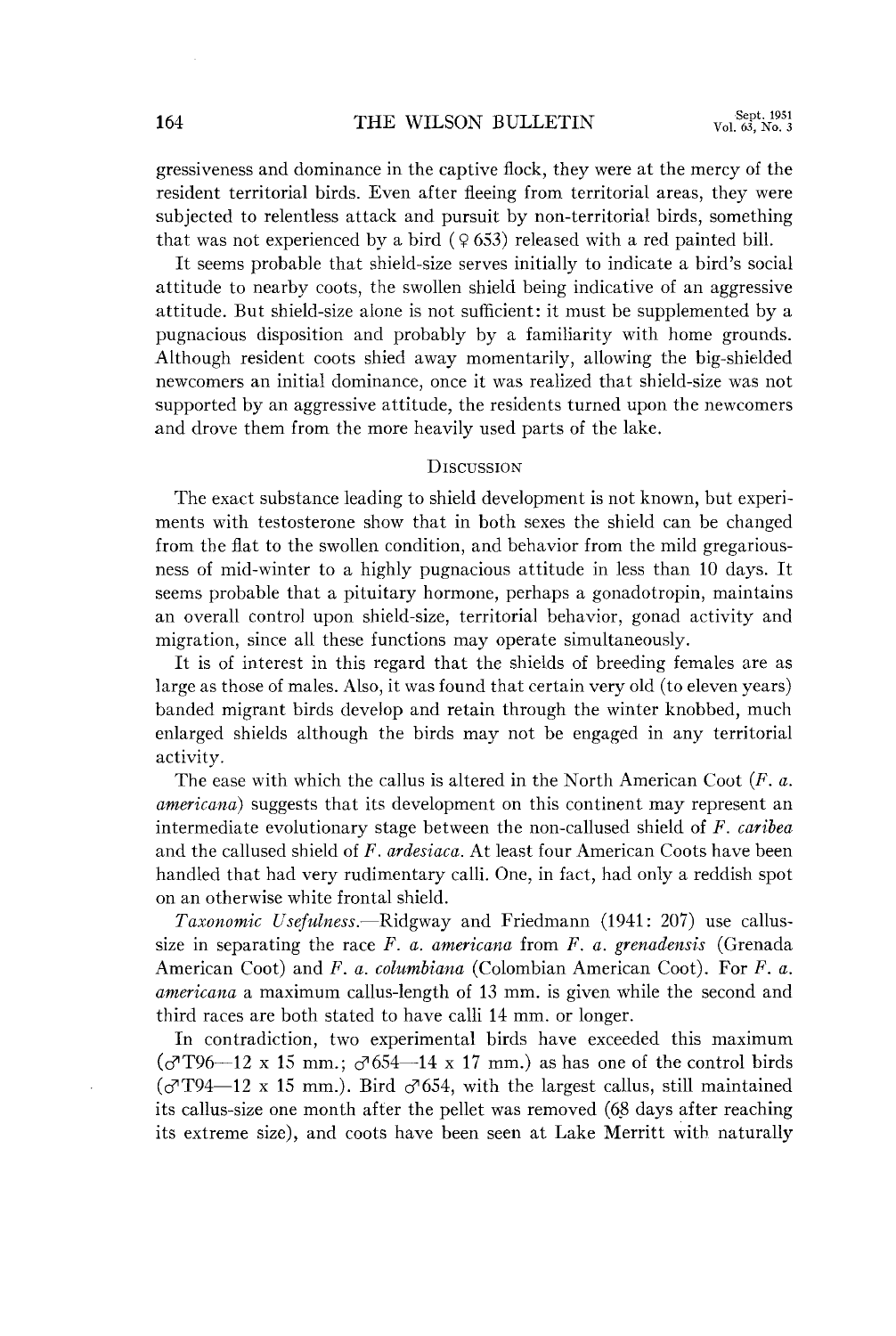developed calli fully as large as that of  $\sigma$ <sup>654</sup>.

Gordon<br>W. Gullion

**If callus-size is to be used as a taxonomic tool for separating races, age of the individual as well as correlation between date of capture and the breeding season obviously must be taken into account in view of the amount of seasonal variation occurring in the callus. The shield and callus figured by Ridgway and Friedmann (1941: 206, Fig. 14) is only semi-swollen, equivalent in size and**  shape to that possessed by  $\varphi$  TOO while in non-breeding condition during **late January and early February (Fig. 2B). By early March this female possessed a shield and callus much larger than that shown in the figure in question.** 

Other Rallidae.-Frontal shields are characteristic of a number of rallid **genera. They are well developed in Tribonyx, Gallicrex, Gallinula, Porphyriornis,**  Pareudiastes, Porphyrula, Porphyrio, Notornis and Fulica (cf. Sharpe, 1894: **S-6). In addition at least the genera Porphyriops and Amaurornis have the posterior portion of the culmen distinctly expanded although not sufficiently to form a frontal shield.** 

**Seasonal variation comparable to that recorded for the shield of the American Coot is known to occur in some other rallids. Witherby el al. (1947: 208) report a seasonal variation in the Black Coot (Fulica atra) in England. During the breeding season the male Water-Cock (Gallicrex cinerea) of the Orient "acquires a fleshy horn at the end of the frontal shield" which is absent in winter (Robinson and Chasen, 1936: 71). The Red-knobbed Coot (Fulica cristata) of Africa has an enlargement of the red knobs during the breeding season (cf. Priest, 1934: 31). &later and Salvin (1868: 467), in discussing the South American "Fulica frontata," allegedly a distinct species whose principal diagnostic character was a much expanded shield, concluded that the bird was in reality a Red-gartered Coot (Fulica armillata) "with the frontal shield very much developed," a statement suggesting that this species may also have a seasonal variation in shield-size.** 

### **SUMMARY**

**The frontal shield plays an important role in the life of the American Coot. Paired birds recognize one another at least in part by means of shield-shape and -size, and the social behavior of birds can be predicted from the size of the shield.** 

**Since territory defense and enlargement of the frontal shield are synchronous phenomena, it seems probable that both result from the same stimulus. Furthermore, the secretions governing shield-growth and territorial behavior are apparently also involved in migratory and sexual behavior.** 

### **ACKNOWLEDGEMENTS**

**The hormonal work was made possible by the generosity of the Schering Corporation of Bloomfield, New Jersey, which supplied a sufficient amount**